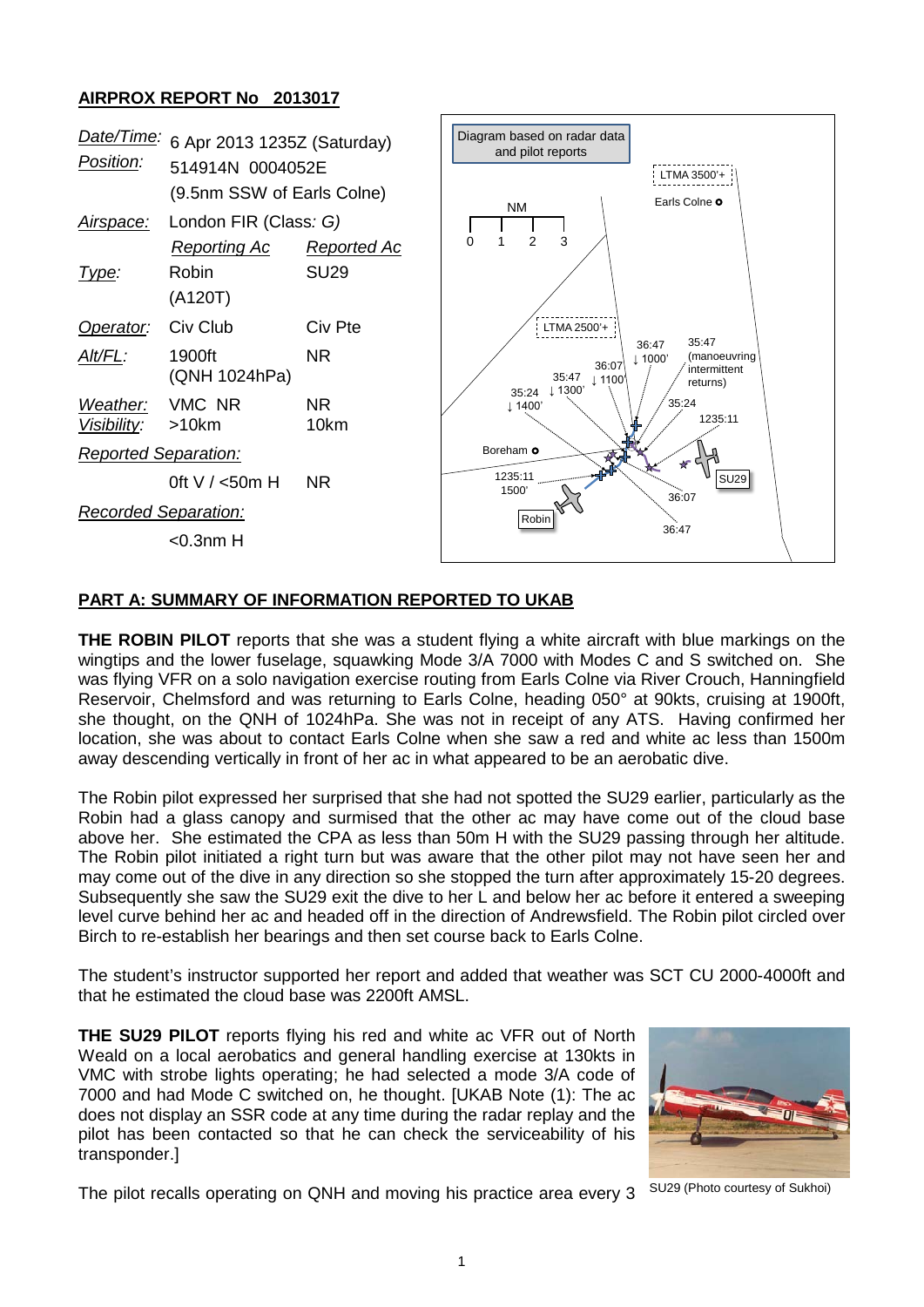or 4 manoeuvres in order to minimise the noise impact for individuals on the ground but that he was operating in the general area E of Stansted and N of Chelmsford. During the sortie, the pilot recalls seeing 3 or 4 aircraft, none of which he considered close enough to present a collision risk and could not be certain if any of them were the Reporting ac.

UKAB NOTE (2): The Stansted weather at 1220Z was:

METAR EGSS 061220Z 06005KT 360V120 9999 SCT044 09/M03 Q1024=

UKAB NOTE (3): ANALYSIS OF THE STANSTED RADAR at 1235:11 shows the Robin 2.3nm SE of Boreham Heliport, tracking NE, Squawking Mode 3/A 7000 with Mode C indicating an altitude of 1500ft. At the same time the SU29 is displayed as a primary-only return 1.6nm E of the Robin tracking NW. At 1235:24 the ac are 1.1nm apart, the Robin continues on its track indicating 1400ft whilst the SU29 appears to manoeuvre between N and W. Between 1235:28 and 1235:47 the SU29 return appears to manoeuvre in a small area 0.5nm ahead of the Robin, which continues to track NE indicating 1300ft. At 1235:47 the primary return from the SU29 is lost at the measured CPA 0.3nm ahead of the Robin; it is likely that the actual CPA is not shown and it is likely to have been closer. Shortly afterwards the Robin is seen to turn left to track N and its Mode C indicates 1100ft. At 1236:07 the SU29's primary return reappears 0.8nm SW of the Robin and continues to manoeuvre in the area without approaching the Robin any closer.

## **PART B: SUMMARY OF THE BOARD'S DISCUSSIONS**

Information available consisted of the reports from the pilots of both ac, a report from the student pilots instructor and radar video recordings.

The Board noted that this was an encounter in Class G airspace. A Member noted that the SU29 pilot had seen 3 or 4 ac during his sortie but did not consider them to be a collision risk and theorised that the relative perceptions of the inexperienced student pilot and the experienced aerobatic pilot may have contributed to the difference in their reports. The Board felt that although the student pilot may not have been confident in her assessment of the separation distances, the radar evidence indicated that the CPA was closer than would be considered normal during aerobatics and that it was therefore likely that the SU29 pilot had not seen the Robin.

On the subject of the SU29's transponder, the Board agreed that it was entirely possible for a GA pilot receiving no ATS to fly an entire sortie, or possibly several, without knowing that their transponder was unserviceable but they were content that the SU29 pilot had been advised to have his transponder checked. One of the GA Members questioned why the SU29 pilot had selected a Mode 3/A code of 7000 rather than 7004 to indicate that he was carrying out aerobatics; other Members felt that the use of 7004 amongst the GA community was probably not well understood and therefore quite unusual.

In assessing the Risk, the Board considered the measured and reported CPA distances and that it was unlikely that the SU29 pilot had seen the Robin. They agreed that the Robin pilot had taken appropriate actions given her experience level but that her avoiding action had probably not had a very large effect. While it was difficult to be certain how serious the collision risk had been, the safety of the ac had been compromised.

The Board discussed the safety barriers which were relevant in this Airprox; they concluded that they were aircrew rules and procedures, visual sighting and aircrew action. The Board felt that the Rules and procedures had not produced an effect as no ATC service was sought and the Rules of the Air had not prevented the encounter; the Robin pilot saw the SU29 enabling her to increase separation after the CPA but she did not see it early enough for her avoiding action to have had more than a minor effect. In assessing the combined effect of the barriers remaining to prevent a collision the Board agreed that they were minimally effective resulting in a score of 20 on the Event Risk Classification Matrix.